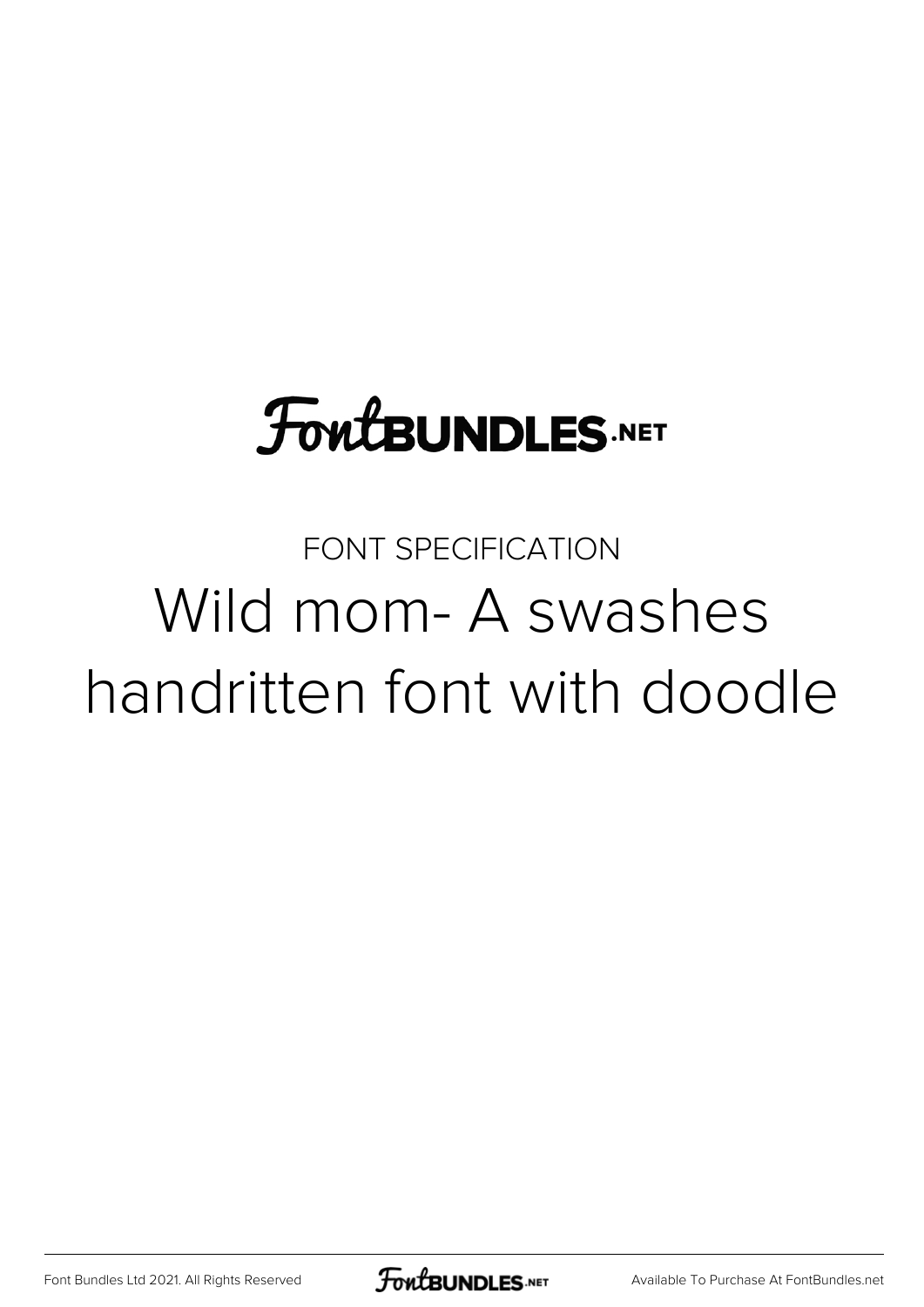#### WildMom - Regular

**Uppercase Characters** 

### ABCDFFGHIJUIMNOPQRSTUVWXY7

Lowercase Characters

#### a b c d e f g h i j k l m n o p g k g t y v w x y z

Numbers

0123456799

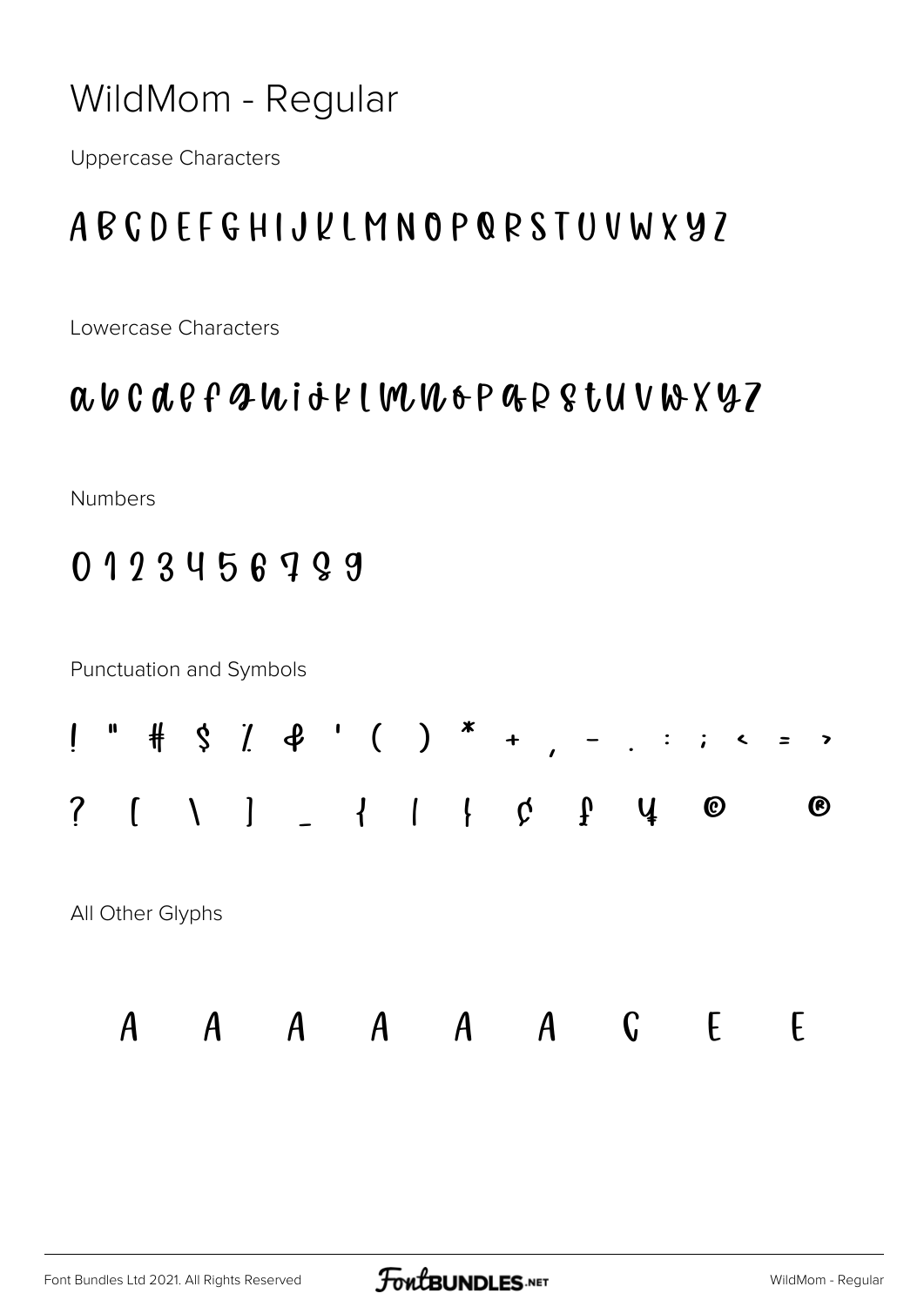| $E \quad E \quad 1 \quad 1 \quad 1 \quad N \quad 0 \quad 0$                                                                                                                                                                                                                                                                                                                                                                                                            |  |  |  |  |
|------------------------------------------------------------------------------------------------------------------------------------------------------------------------------------------------------------------------------------------------------------------------------------------------------------------------------------------------------------------------------------------------------------------------------------------------------------------------|--|--|--|--|
| $\begin{matrix} 0 & 0 & 0 \end{matrix} \quad \begin{matrix} \times & 0 & 0 \end{matrix} \quad \begin{matrix} 0 & 0 & 0 \end{matrix} \quad \begin{matrix} 0 & 0 & 0 \end{matrix}$                                                                                                                                                                                                                                                                                       |  |  |  |  |
| $9 \quad \alpha \quad \alpha \quad \alpha \quad \alpha \quad \alpha \quad \alpha \quad \alpha \quad \beta$                                                                                                                                                                                                                                                                                                                                                             |  |  |  |  |
| $e$ $e$ $e$ i i i $u$ $f$                                                                                                                                                                                                                                                                                                                                                                                                                                              |  |  |  |  |
|                                                                                                                                                                                                                                                                                                                                                                                                                                                                        |  |  |  |  |
| $U \cup Y \cup Y$                                                                                                                                                                                                                                                                                                                                                                                                                                                      |  |  |  |  |
| $\begin{array}{ccccccccccccccccc} \text{row} & & & & \text{on} & & & \text{on} & & \text{on} & & \text{on} & & \text{on} & \text{on} & \text{on} & \text{on} & \text{on} & \text{on} & \text{on} & \text{on} & \text{on} & \text{on} & \text{on} & \text{on} & \text{on} & \text{on} & \text{on} & \text{on} & \text{on} & \text{on} & \text{on} & \text{on} & \text{on} & \text{on} & \text{on} & \text{on} & \text{on} & \text{on} & \text{on} & \text{on} & \text{$ |  |  |  |  |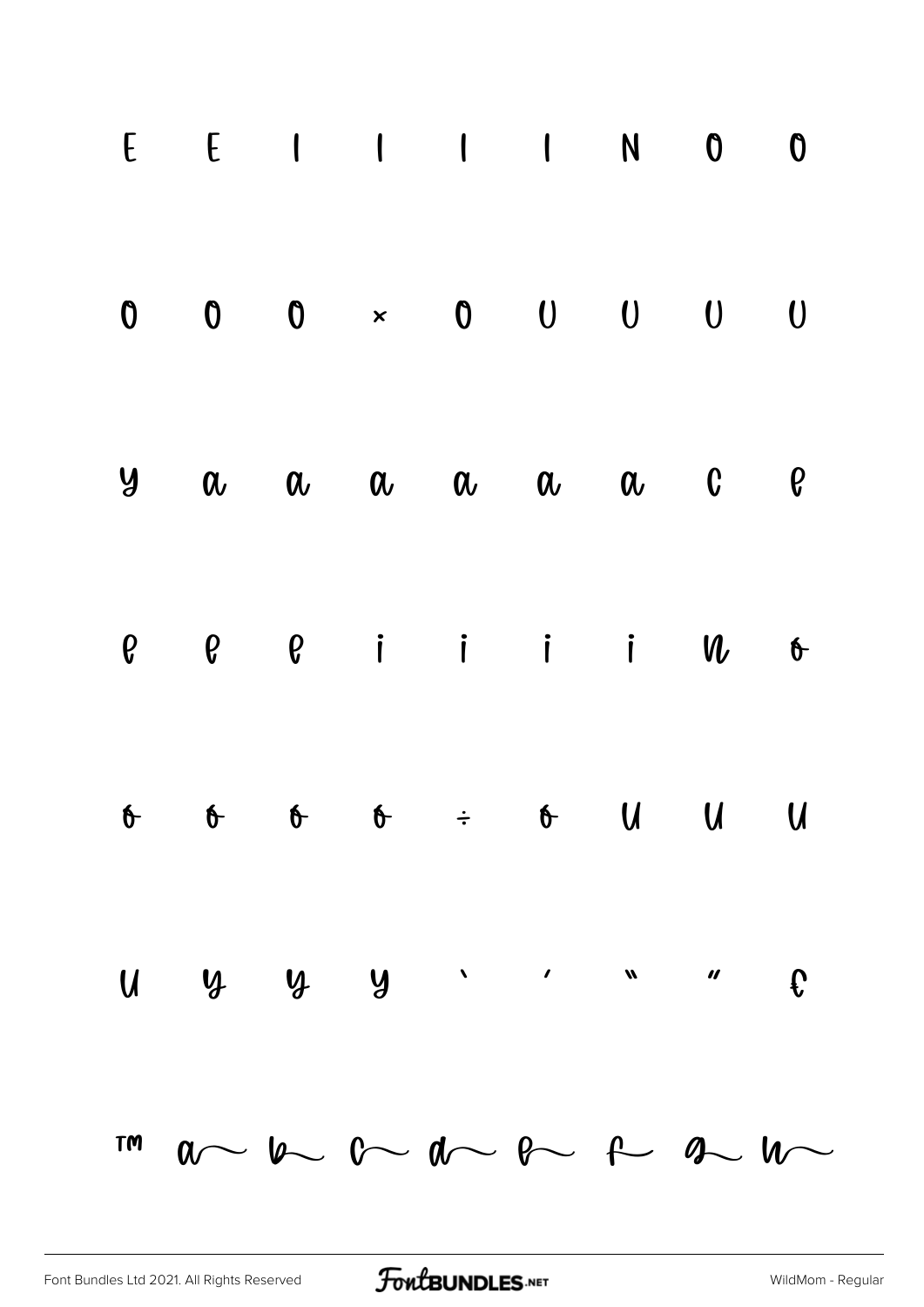